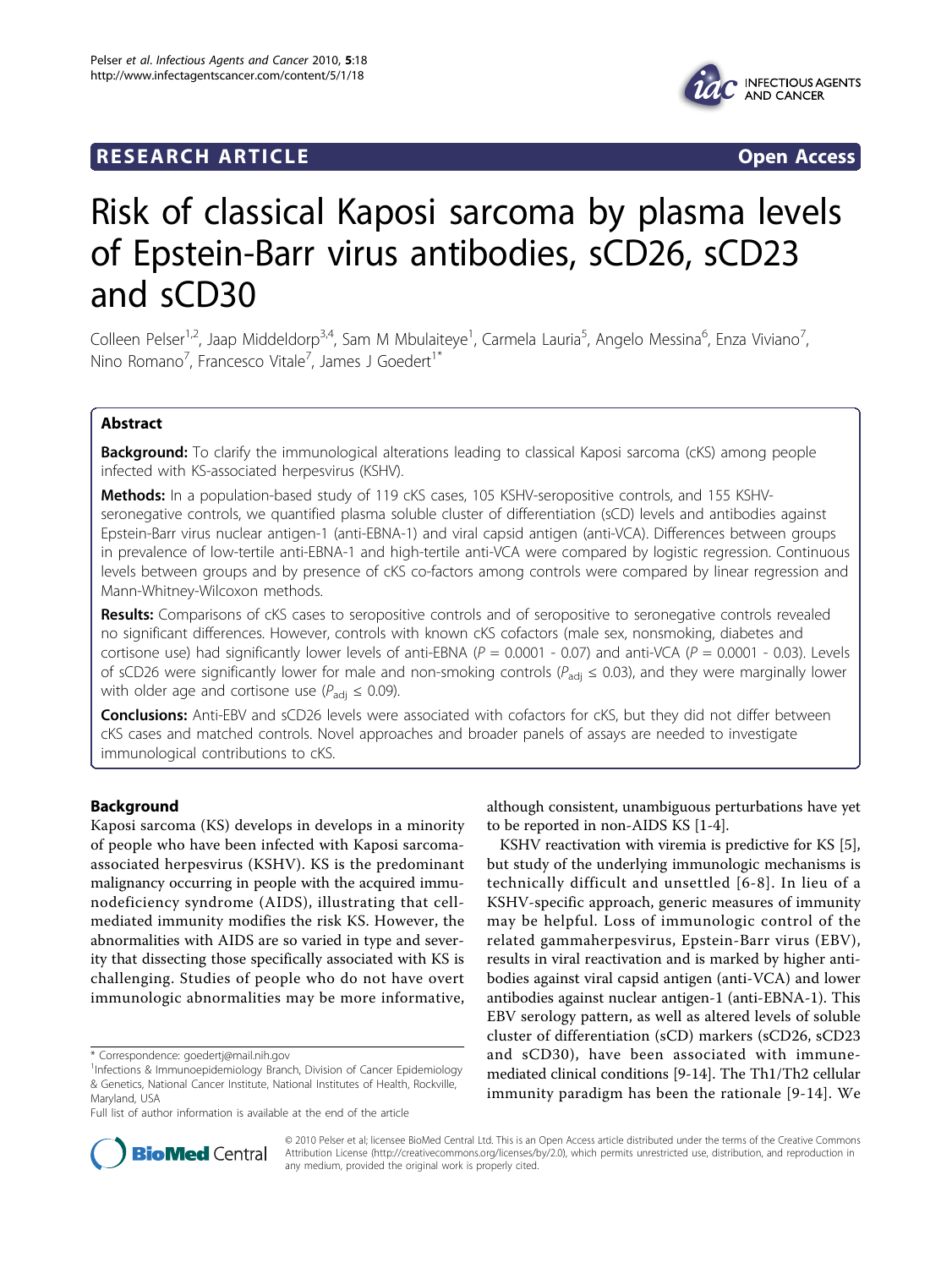|                            | cKS cases      |                        | Seropositive controls |                         | Seronegative controls |                         | All KCC-2 controls |                         |
|----------------------------|----------------|------------------------|-----------------------|-------------------------|-----------------------|-------------------------|--------------------|-------------------------|
|                            | N              | (%)                    | n                     | $\%$                    | n                     | %                       | n                  | %                       |
| Sex                        |                |                        |                       |                         |                       |                         |                    |                         |
| Male                       | 76             | (64%)                  | 72                    | (69%)                   | 100                   | (65%)                   | 848                | (73%)                   |
| Female                     | 43             | (36%)                  | 33                    | (31%)                   | 55                    | (35%)                   | 306                | (27%)                   |
| Smoking Status             |                |                        |                       |                         |                       |                         |                    |                         |
| Never<br>Former<br>Current | 58<br>51<br>10 | (49%)<br>(43%)<br>(8%) | 42<br>44<br>19        | (40%)<br>(42%)<br>(18%) | 70<br>64<br>21        | (45%)<br>(41%)<br>(14%) | 439<br>519<br>196  | (38%)<br>(45%)<br>(17%) |
| <b>Diabetes</b>            |                |                        |                       |                         |                       |                         |                    |                         |
| Yes<br>No                  | 36<br>83       | (30%)<br>(70%)         | 14<br>91              | (13%)<br>(87%)          | 44<br>111             | (28%)<br>(72%)          | 202<br>952         | (18%)<br>(82%)          |
| Cortisone use*†            |                |                        |                       |                         |                       |                         |                    |                         |
| Yes<br>No                  | 42<br>77       | (35%)<br>(65%)         | 18<br>87              | (17%)<br>(83%)          | 40<br>113             | (26%)<br>(73%)          | 293<br>857         | (25%)<br>(74%)          |
|                            | mean           | range                  | mean                  | range                   | mean                  | range                   | mean               | range                   |
| Age                        | 75             | 49-94                  | 73                    | 39-91                   | 73                    | 38-91                   | 71                 | 32-92                   |

Table 1 Distribution of classical Kaposi sarcoma (cKS) cofactors among current study subjects and among all controls in the parent study, KCC-2

\*During the last 10 years.

†Percentages may equal less than 100 due to missing data.

examined whether these markers were associated with classical KS (cKS) in a population-based study in Sicily.

## Results

We included 119 cKS cases, 105 KSHV seropositive controls, and 155 KSHV seronegative controls (Table 1). Anti-EBNA-1 levels ranged from 0.59 - 9.59, and anti-VCA from 0.87 - 9.47. High-tertile anti-VCA was associated with KSHV seropositivity among controls (Table [2,](#page-2-0) lower panel), but overall anti-EBV levels were not correlated with anti-KSHV levels (Pearson  $R \le 0.07$ ,  $P \geq 0.29$ ). Radiation and chemotherapy history in cases was infrequent and unrelated to anti-EBV and sCD levels. Excluding such cases did not substantially alter the results (data not shown).

Mean [standard deviation (SD)] anti-EBNA-1 levels were 5.39 (SD 1.93) in cases, 5.56 (SD 1.72) in seropositive controls, and 5.25 (SD 1.78) in seronegative controls. Mean anti-VCA levels were 5.53 (SD 1.68) in cases, 5.71 (SD 1.82) in seropositive controls, and 5.40 (SD 1.69) in seronegative controls. Adjusted for age and sex, mean differences between cases and seropositive controls were -0.23 [95% confidence interval (CI): -0.70, 0.24] for anti-EBNA-1 and -0.25 (95% CI: -0.72, 0.22) for anti-VCA. With further adjustment for cKS cofactors, anti-EBV levels were virtually identical (mean difference 0.02 for anti-EBNA-1, 0.03 for anti-VCA). Anti-EBV levels did not confound or modify the associations of the cofactors with cKS (data not presented) [[15](#page-4-0)]. Only 5 cases and 6 seropositive controls had low-EBNA-1/high-VCA, which was associated with a nonsignificantly lower risk of cKS (Table [2,](#page-2-0) upper panel).

Comparing KSHV-seropositive versus -seronegative controls, adjusted for age and sex, mean differences were 0.34 (95% CI: -0.11, 0.80) for both anti-EBNA-1 and anti-VCA. With further adjustment for cKS cofactors, mean differences were 0.21 (95% CI: -0.24, 0.66) and 0.18 (95% CI: -0.26, 0.62) for anti-EBNA-1 and anti-VCA, respectively.

In the combined group of controls, levels of anti-EBNA-1 and especially anti-VCA were substantially and significantly lower with three cKS cofactors: male sex, nonsmoking, and diabetes (Table [3\)](#page-2-0). The anti-EBNA-1 and anti-VCA levels also were marginally lower with the fourth cKS cofactor, cortisone use (Table [3](#page-2-0)).

All sCD26, sCD23 and sCD30 levels were within detectable limits. Medians and interquartile ranges were similar across groups (cKS cases, KSHV seropositives, and seronegatives), and no significant differences were found ( $P≥0.35$ , data not presented).

Considering cKS cofactors in the control subjects, sCD26 levels were higher in females (median 459 ng/mL vs 416 ng/mL,  $P_{\text{adj}}$  = 0.006) and current smokers versus never smokers (median 508 ng/mL vs 425 ng/mL,  $P_{\text{adi}} =$ 0.03); and sCD26 levels tended to be lower in cortisone users (median 422 ng/mL vs 446 ng/mL,  $P_{\text{adj}} = 0.09$ ). Older controls tended to have lower sCD26 ( $P_{\text{adj}} = 0.06$ ) and higher sCD30 ( $P_{\text{adj}}$  = 0.08) levels. Otherwise, cKS cofactors were not associated with sCD levels ( $P_{\text{adj}}$  > 0.09, data not presented).

## **Discussion**

Cases of cKS did not differ from KSHV-seropositive controls in anti-EBV or sCD levels. A posteriori, we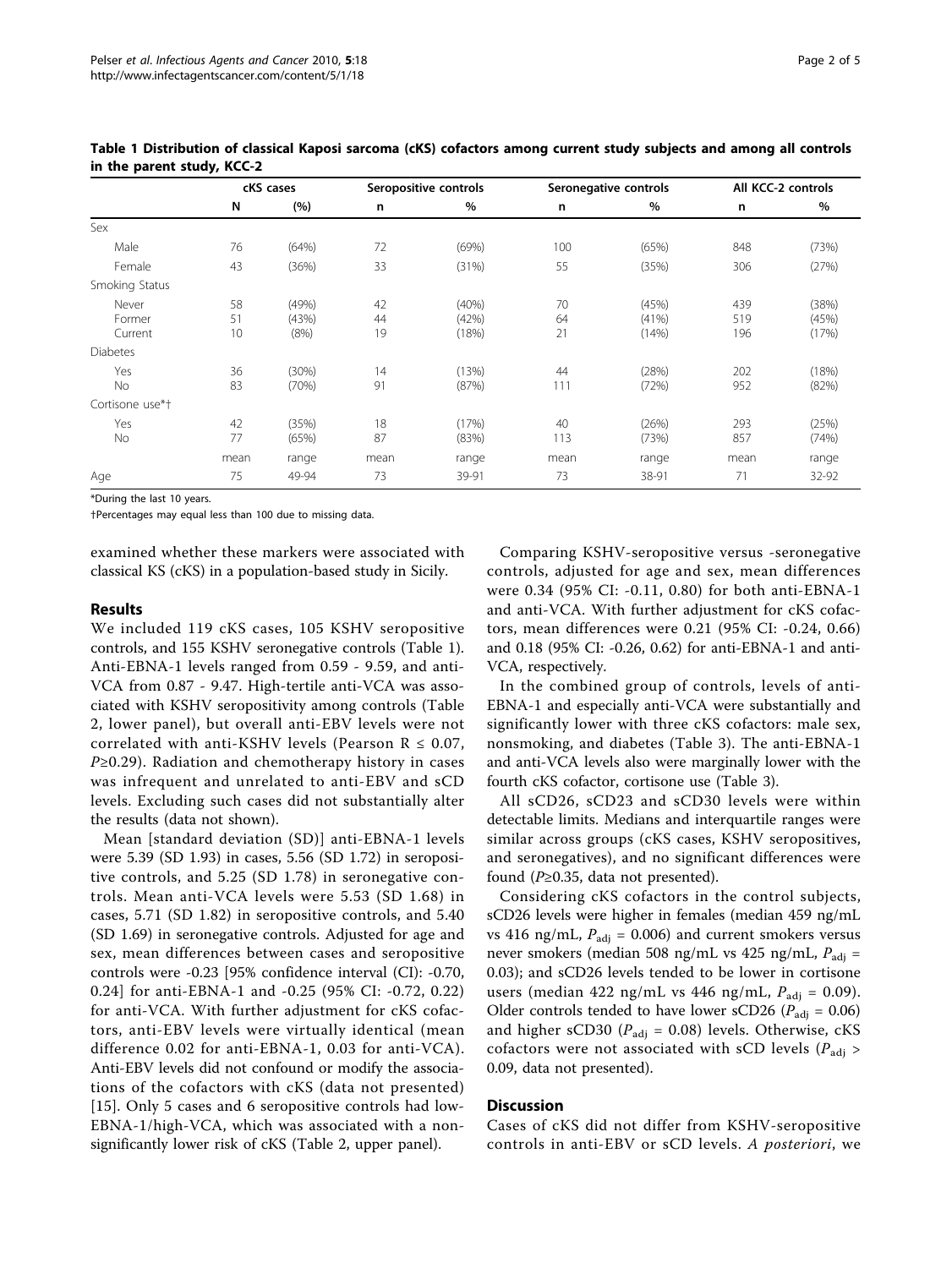<span id="page-2-0"></span>

|                         |  | Table 2 Risk of classical Kaposi sarcoma (cKS) or KS-associated herpesvirus (KSHV) seropositivity by Epstein Barr virus |
|-------------------------|--|-------------------------------------------------------------------------------------------------------------------------|
| (EBV) antibody category |  |                                                                                                                         |

| EBV antibody tertile category                                | Cases<br>N(%)<br>119                      | Seropositive controls<br>N(%)<br>105      | OR <sub>adi</sub> * (95% CI)                                                      | $HR_{adi}$ ** (95% CI)                                                           |
|--------------------------------------------------------------|-------------------------------------------|-------------------------------------------|-----------------------------------------------------------------------------------|----------------------------------------------------------------------------------|
| Low EBNA-1                                                   | 43 (36%)                                  | 34 (32%)                                  | $0.97(0.52 - 1.82)$                                                               | $0.93(0.45 - 1.98)$                                                              |
| High VCA                                                     | 42 (35%)                                  | 45 (43%)                                  | $0.87(0.45 - 1.69)$                                                               | $1.10$ (0.50 - 2.35)                                                             |
| Low EBNA-1/high VCA                                          | 5(4%)                                     | 6(6%)                                     | $0.55(0.15 - 2.00)$                                                               | $0.53$ (0.12 - 2.29)                                                             |
| EBNA-1/VCA category                                          |                                           |                                           |                                                                                   |                                                                                  |
| Low/High<br>Low/Not high<br>Not low/High<br>Not low/not high | 5(4%)<br>38 (32%)<br>37 (31%)<br>39 (33%) | 6(6%)<br>28 (27%)<br>39 (37%)<br>32 (30%) | $0.56$ (0.14 - 2.18)<br>$1.08$ (0.52 - 2.25)<br>$0.98$ (0.46 - 2.09)<br>Reference | $0.62$ (0.13 - 3.10)<br>$1.20(0.49 - 2.92)$<br>$1.23$ (0.54 - 2.84)<br>Reference |
| EBV antibody tertile category                                | Seropositive controls<br>N(%)<br>105      | Seronegative controls<br>N(%)<br>155      | OR <sub>adj</sub> † (95% CI)                                                      | $HR_{\text{adi}}$ (95% CI)                                                       |
| Low EBNA-1                                                   | 34 (32%)                                  | 52 (34%)                                  | $0.98$ $(0.56 - 1.70)$                                                            | $1.04$ (0.60 - 1.80)                                                             |
| High VCA                                                     | 45 (43%)                                  | 42 (27%)                                  | $1.90(1.04 - 3.47)$                                                               | $1.88(1.04 - 3.40)$                                                              |
| Low EBNA-1/high VCA                                          | 6(6%)                                     | 6(4%)                                     | $1.53(0.47 - 5.02)$                                                               | $1.00$ (0.33 - 3.07)                                                             |
| EBNA-1/VCA category                                          |                                           |                                           |                                                                                   |                                                                                  |
| Low/High<br>Not low/High<br>Low/Not high<br>Not low/not high | 6(6%)<br>28 (27%)<br>39 (37%)<br>32 (30%) | 6(4%)<br>46 (30%)<br>36 (23%)<br>67 (42%) | $2.11(0.61 - 7.30)$<br>$1.18$ (0.61 - 2.27)<br>$2.02$ (1.00 - 4.07)<br>Reference  | $1.76$ (0.52 - 5.93)<br>$1.43$ (0.74 - 2.78)<br>$2.20(1.14 - 4.24)$<br>Reference |

\*Adjusted odds ratio (OR<sub>adi</sub>) comparing cases to KHSV seropositive controls with logistic regression (adjusted for age group, sex, smoking, diabetes, cortisone use). \*\*Adjusted hazard ratio (HR<sub>adi</sub>) comparing cases to seropositive controls using conditional logistic regression (adjusted for age group, sex, smoking, diabetes and cortisone, and conditioning on assay batch).

†Adjusted odds ratio (ORadj) comparing all tested KSHV seropositive controls to seronegative controls with logistic regression models (adjusted for matching. factors: age group, sex, smoking and diabetes).

#Adjusted hazard ratio (HR<sub>adi</sub>) comparing matched KSHV seropositive and seronegative controls using conditional logistic regression (conditioning on matched set and assay batch).

## Table 3 Differences in Epstein Barr virus (EBV) antibody levels among controls, by risk factors for classical Kaposi sarcoma

|                                | mean difference*<br>(95% CI)                 |                                                                                                                                         |  |  |
|--------------------------------|----------------------------------------------|-----------------------------------------------------------------------------------------------------------------------------------------|--|--|
| Cofactor                       | EBNA-1                                       | <b>VCA</b>                                                                                                                              |  |  |
|                                |                                              |                                                                                                                                         |  |  |
| Age, continuous                | $0.00$ (-0.02 to 0.02) $0.02$ (0.00 to 0.04) |                                                                                                                                         |  |  |
| Sex                            |                                              |                                                                                                                                         |  |  |
| Male<br>Female                 |                                              | $-1.21$ ( $-1.78$ to $-0.64$ ) $-2.14$ ( $-2.67$ to $-1.62$ )<br>Reference Reference                                                    |  |  |
| Smoking status                 |                                              |                                                                                                                                         |  |  |
| Never<br>Former<br>Current     | Reference                                    | $-0.62$ ( $-1.30$ to 0.07) $-2.37$ ( $-3.01$ to $-1.73$ )<br>$-0.82$ ( $-1.41$ to $-0.23$ ) $-1.09$ ( $-1.64$ to $-0.54$ )<br>Reference |  |  |
| <b>Diabetes</b>                |                                              |                                                                                                                                         |  |  |
| Yes<br>No                      |                                              | $-0.82$ ( $-1.29$ to $-0.34$ ) $-0.84$ ( $-1.29$ to $-0.40$ )<br>Reference Reference                                                    |  |  |
| Cortisone use in last 10 years |                                              |                                                                                                                                         |  |  |
| Yes<br>No                      |                                              | $-0.41$ ( $-0.89$ to 0.06) $-0.46$ ( $-0.89$ to $-0.02$ )<br>Reference Reference                                                        |  |  |
| KSHV antibody status           |                                              |                                                                                                                                         |  |  |
| Positive<br>Negative           | Reference                                    | $0.18$ (-0.22 to 0.59) $0.11$ (-0.27 to 0.49)<br>Reference                                                                              |  |  |

\*Mean difference from multivariate linear regression models that included all variables shown.

found that cKS cofactors among controls were significantly associated with low anti-EBNA-1 and especially low anti-VCA. Levels of sCD26 tended to be lower in older controls and cortisone users, and they were significantly lower in never smokers and males.

Our assays have been used as measures of immunity for epidemiologic research, specifically invoking the Th1/ Th2 cellular immunity paradigm [[9,10](#page-3-0),[16\]](#page-4-0). However, in vitro data to support their use are sparse. Especially with a single plasma sample, these assays may be too crude to distinguish a chronic condition, such as cKS, with the limited statistical power that we had herein.

Although cases did not differ from controls, our findings on cKS cofactors among controls should be noted, particularly because these cofactors are also associated with Th1/Th2 alteration. Th1 responses are generally lower and Th2 responses generally higher in women, smokers, diabetics, and corticosteroid users [[17](#page-4-0)-[22\]](#page-4-0). Classical KS risk is increased for corticosteroid users and perhaps diabetics, but cKS risk is reduced for women and smokers [\[15](#page-4-0),[23\]](#page-4-0). The effect of smoking on Th1/Th2 cytokine levels may also differ by sex [[24\]](#page-4-0). These complex and even inverse relationships suggest that differences in cKS risk may reflect differences in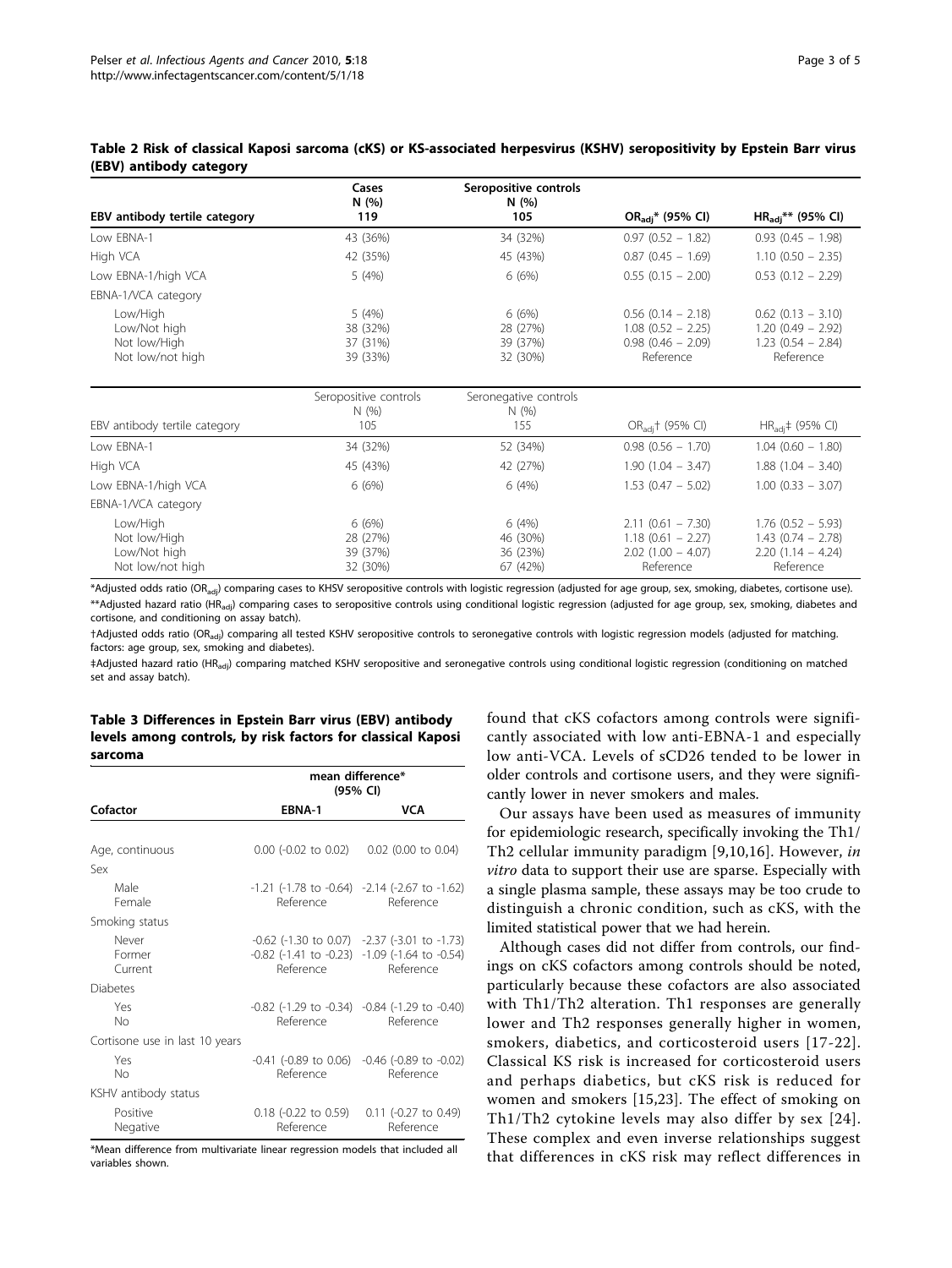<span id="page-3-0"></span>immunity or inflammation that are captured, but only weakly, by anti-EBV and sCD26 levels.

In summary, anti-EBV and sCD26 levels were associated with cofactors for cKS, but not with cKS risk per se. Perhaps Th1/Th2 imbalance is poorly measured by these assays or is unrelated to cKS risk. Further studies of cKS risk with a more comprehensive panel of cytokine and inflammatory markers will be needed to illuminate the abnormalities that contribute to this malignancy.

## Methods

The parent case-control study, including KSHV serostatus definition, has been reported [[15\]](#page-4-0). The current study included all cKS cases, all KSHV-seropositive controls, and a sample of KSHV-seronegative controls with  $\geq 0.5$ mL previously unthawed plasma for the assays. Seronegatives were matched to seropositive controls and cases on cKS cofactors (sex, age group, cigarette smoking and diabetes).

EBV enzyme immunoassays were performed as described [[25](#page-4-0)]. Antibody levels were the ratio of each specimen's average optical density  $(OD_{450})$  divided by the average  $OD_{450}$ , plus 2 standard deviations, of four negative controls on each plate. Ratio value is highly correlated with anti-EBV immunofluorescence end-point titer [\[25](#page-4-0)]. Commercial kits were used to quantify sCD26, sCD23 and sCD30 [Bender MedSystems GmbH (Vienna, Austria)].

Three sets of comparisons were made: cKS cases versus KSHV-seropositive controls; KSHV-seropositive versus-seronegative controls; and all controls by cKSrelated cofactors (including KSHV serostatus). We used linear regression (for anti-EBV levels) or Mann-Whitney-Wilcoxon (for sCD levels) methods. As done previously [8,9], cKS risk was postulated to be highest with low-EBNA-1/high-VCA, defined using tertiles among controls. Odds of cKS was estimated with unconditional logistic regression and with conditional logistic regression, conditioning on assay batch.

#### List of abbreviations

AIDS: (Acquired Immunodeficiency Syndrome); CI: (confidence interval); cKS: (classical Kaposi sarcoma); EBNA-1: (Epstein-Barr virus nuclear antigen-1); EBV: (Epstein-Barr virus); HR: (hazard ratio); KS: (Kaposi sarcoma); KSHV: (KSassociated herpesvirus); OR: (odds ratio); sCD: (soluble cluster of differentiation proteins); SD: (standard deviation); Th1/Th2: (T-helper type 1/ T-helper type 2 cellular immunity); VCA: (Epstein-Barr virus viral capsid antigen).

#### Acknowledgements

The authors thank Drs. Barry Graubard and Ruth Pfeiffer for statistical advice. This study was supported by the Intramural Research Program of the National Cancer Institute, in part under a contract with RTI International (N02-CP-91027).

#### Author details

<sup>1</sup>Infections & Immunoepidemiology Branch, Division of Cancer Epidemiology & Genetics, National Cancer Institute, National Institutes of Health, Rockville, Maryland, USA. <sup>2</sup>Department of Epidemiology and Preventive Medicine,

University of Maryland School of Medicine, Baltimore, Maryland, USA. <sup>3</sup>Cyto-Barr, Amsterdam, Netherlands. <sup>4</sup>Department of Pathology, Vrije Universiteit Medical Center, Amsterdam, the Netherlands. <sup>5</sup> Lega Italiana per la Lotta Contro i Tumori-Sez Ragusa, Ragusa, Italy. <sup>6</sup>Dipartimento di Scienze Biomediche, Università degli Studi di Catania, Catania, Italy. <sup>7</sup>Dipartimento di Igiene e Microbiologia 'Giuseppe D'Alessandro', Università degli Studi di Palermo, Palermo, Italy.

#### Authors' contributions

CP designed the study, selected the specimens, selected the sCD markers, analyzed the data, and drafted the manuscript. JM performed the EBV antibody and sCD marker assays. SMM helped to design of the study, interpret the results, and edit the manuscript. CL, AM, NR and FV performed all of the field work, including recruitment of the participants, collection of questionnaire data, collection and initial processing of specimens, and shipment of specimens to the repository. NR also performed the KSHV immunofluorescence assays. JJG helped to design the study, interpret the results, and draft the manuscript. All authors read and approved the final manuscript.

#### Competing interests

The authors declare that they have no competing interests.

Received: 23 August 2010 Accepted: 12 October 2010 Published: 12 October 2010

#### References

- Kestens L, Melbye M, Biggar RJ, Stevens WJ, Piot P, De Muynck A, Taelman H, De Feyter M, Paluku L, Gigase PL: [Endemic African Kaposi](http://www.ncbi.nlm.nih.gov/pubmed/4018905?dopt=Abstract)'s [sarcoma is not associated with immunodeficiency.](http://www.ncbi.nlm.nih.gov/pubmed/4018905?dopt=Abstract) Int J Cancer 1985, 36:49-54.
- 2. Marfella A, Ruocco V, Capobianco A, Perna M, Santelli G, Frigione G, Kyalwazi SK, Mugerwa RD, Serwadda D, Beth-Giraldo E, Giraldo G: [Neopterin and alpha-interferon in patients affected by Kaposi](http://www.ncbi.nlm.nih.gov/pubmed/2767104?dopt=Abstract)'s sarcoma [from Africa.](http://www.ncbi.nlm.nih.gov/pubmed/2767104?dopt=Abstract) Eur J Cancer Clin Oncol 1989, 25:1145-1150.
- 3. Touloumi G, Hatzakis A, Potouridou I, Milona I, Strarigos J, Katsambas A, Giraldo G, Beth-Giraldo E, Biggar RJ, Mueller N, Trichopoulos D: [The role of](http://www.ncbi.nlm.nih.gov/pubmed/10446447?dopt=Abstract) [immunosuppression and immune-activation in classic Kaposi](http://www.ncbi.nlm.nih.gov/pubmed/10446447?dopt=Abstract)'s sarcoma. Int J Cancer 1999, 82:817-821.
- 4. Brown EE, Whitby D, Vitale F, Marshall V, Mbisa G, Gamache C, Lauria C, Alberg AJ, Serraino D, Cordiali-Fei P, Messina A, Goedert JJ: [Virologic,](http://www.ncbi.nlm.nih.gov/pubmed/16998933?dopt=Abstract) [hematologic, and immunologic risk factors for classic Kaposi sarcoma.](http://www.ncbi.nlm.nih.gov/pubmed/16998933?dopt=Abstract) Cancer 2006, 107:2282-2290.
- 5. Engels EA, Biggar RJ, Marshall VA, Walters MA, Gamache CJ, Whitby D, Goedert JJ: [Detection and quantification of Kaposi](http://www.ncbi.nlm.nih.gov/pubmed/12891072?dopt=Abstract)'s sarcoma-associated [herpesvirus to predict AIDS-associated Kaposi](http://www.ncbi.nlm.nih.gov/pubmed/12891072?dopt=Abstract)'s sarcoma. AIDS 2003, 17:1847-1851.
- 6. Brander C, Suscovich T, Lee Y, Brander C, Suscovich T, Lee Y, Nguyen PT, O'Connor P, Seebach J, Jones NG, van Gorder M, Walker BD, Scadden DT: [Impaired CTL recognition of cells latently infected with Kaposi](http://www.ncbi.nlm.nih.gov/pubmed/10925292?dopt=Abstract)'s [sarcoma-associated herpes virus.](http://www.ncbi.nlm.nih.gov/pubmed/10925292?dopt=Abstract) J Immunol 2000, 165:2077-2083.
- 7. Guihot A, Dupin N, Marcelin AG, Gorin I, Bedin AS, Bossi P, Galicier L, Oksenhendler E, Autran B, Carcelain G: [Low T cell responses to human](http://www.ncbi.nlm.nih.gov/pubmed/16991082?dopt=Abstract) [herpesvirus 8 in patients with AIDS-related and classic Kaposi sarcoma.](http://www.ncbi.nlm.nih.gov/pubmed/16991082?dopt=Abstract) J Infect Dis 2006, 194:1078-1088.
- 8. Flores R, Goedert JJ: [Reconstitution of immune responses against Kaposi](http://www.ncbi.nlm.nih.gov/pubmed/20543658?dopt=Abstract) [sarcoma-associated herpesvirus.](http://www.ncbi.nlm.nih.gov/pubmed/20543658?dopt=Abstract) AIDS 2010, 24:2245-2252.
- Birmann BM, Mueller N, Okayama A, Hsieh CC, Tachibana N, Tsubouchi H, Lennette ET, Harn D, Stuver S: [Serologic assessment of type 1 and type 2](http://www.ncbi.nlm.nih.gov/pubmed/15298962?dopt=Abstract) [immunity in healthy Japanese adults.](http://www.ncbi.nlm.nih.gov/pubmed/15298962?dopt=Abstract) Cancer Epidemiol Biomarkers Prev 2004, 13:1385-1391.
- 10. Birmann BM, Mueller NE, Okayama A, Hsieh CC, Tsubouchi H, Harn D, Stuver SO: [Patterns of serum type 1 and type 2 immune markers in](http://www.ncbi.nlm.nih.gov/pubmed/16628590?dopt=Abstract) [healthy carriers of HTLV-I.](http://www.ncbi.nlm.nih.gov/pubmed/16628590?dopt=Abstract) J Med Virol 2006, 78:847-852.
- 11. Willheim M, Ebner C, Baier K, Kern W, Schrattbauer K, Thien R, Kraft D, Breiteneder H, Reinisch W, Scheiner O: [Cell surface characterization of T](http://www.ncbi.nlm.nih.gov/pubmed/9314347?dopt=Abstract) [lymphocytes and allergen-specific T cell clones: Correlation of CD26](http://www.ncbi.nlm.nih.gov/pubmed/9314347?dopt=Abstract) [expression with T\(H1\) subsets.](http://www.ncbi.nlm.nih.gov/pubmed/9314347?dopt=Abstract) J Allergy Clin Immunol 1997, 100:348-355.
- 12. Pellegrini P, Berghella AM, Contasta I, Adorno D: [CD30 antigen: Not a](http://www.ncbi.nlm.nih.gov/pubmed/14551032?dopt=Abstract) [physiological marker for TH2 cells but an important costimulator](http://www.ncbi.nlm.nih.gov/pubmed/14551032?dopt=Abstract)